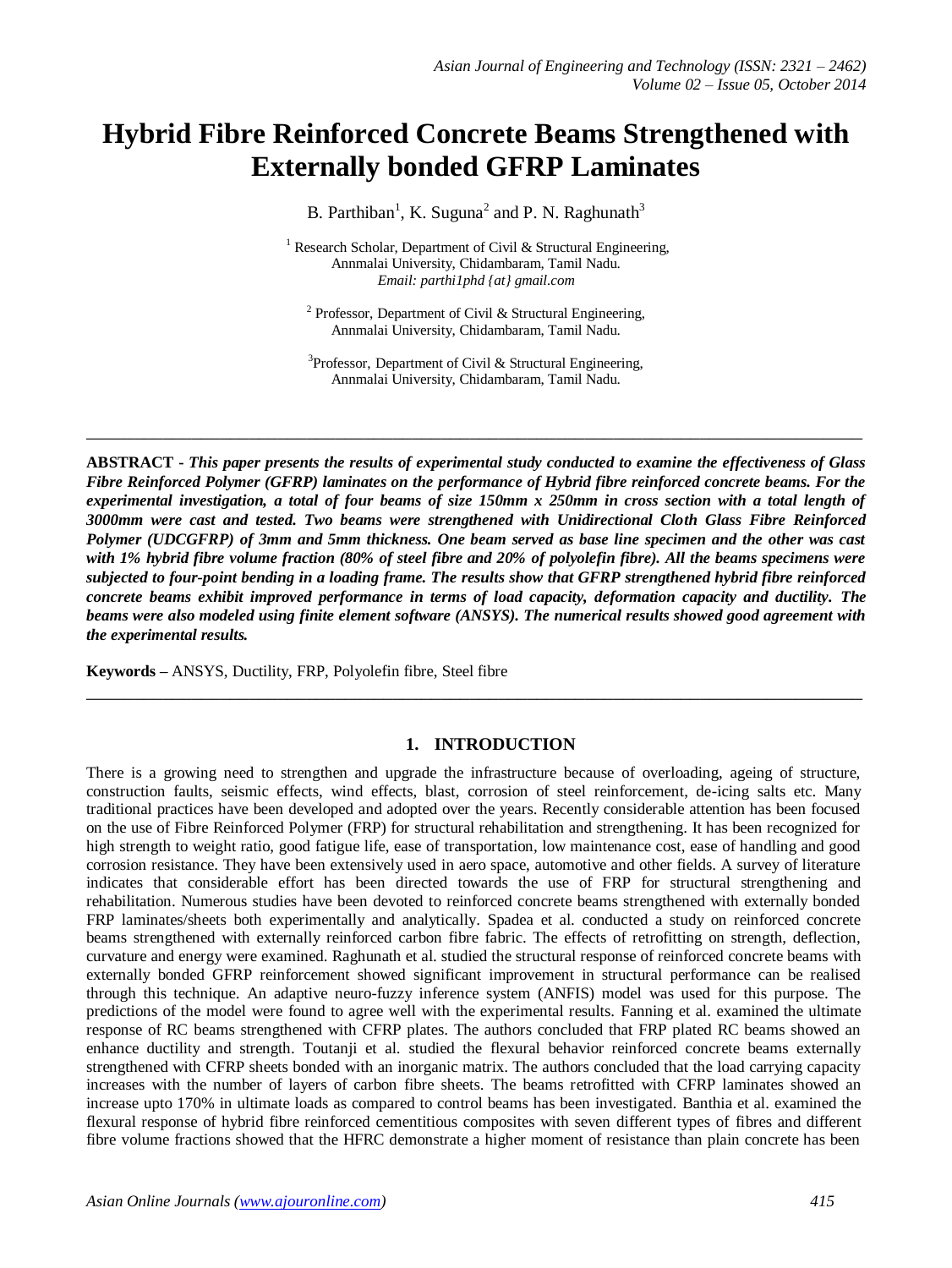studied. Eswari et al. studies the flexural behavior of hybrid cements composites with polyolefin fibres and steel fibres (fibre content was varied from 0 to 2% by volume). Results showed an influence on compressive strength, split tensile strength, ultimate flexural load and deflection. As a result the flexural performance was significantly improved with 2% hybrid fibre content has been investigated. Wu Yao et al. investigated the mechanical properties of hybrid fibre reinforced concrete at low fibre volume fractions with three types of hybrid fibres structures polypropylene - carbon, carbon-steel and steel-polyproplene with constant fibre volume fraction 0.5%, resulted in an increase of 31.4% in compressive strength, 33.92-199.5% in toughness, 32.9% in modulus of rupture and 36.5% in split tensile strength compared to the unreinforced concrete. The carbon steel hybrid proved to be the most beneficial resulting in hybrid effect has been observed. Li-juan et al. conducted a test analysis for fibre reinforced concrete beams strengthened with externally bonded a fibre reinforced polymer sheets. The authors concluded that the FRP strengthened HFRC beams exhibit enhanced strength and ductility than those of HFRC beams has been investigated. Yin et al. studied the structural performance of short steel fibre reinforced concrete beams strengthened with externally bonded FRP sheets were examined. Kachlakev et al. developed a finite element modeling for reinforced concrete structures strengthened with FRP laminates using ANSYS established a methodology for applying computer model to reinforced concrete beams and bridges strengthened with FRP laminates has been studied. Arudini et al. developed a Finite element modeling to stimulate the behavior and failure mechanism of reinforced concrete beams strengthened with FRP plates. The FRP plates were modeled using two dimensional plate elements. These analytical results showed good agreement with the experimental results. But the crack patterns were not predicted in their study. In spite of many studies, the effectiveness of fibre reinforced polymer on hybrid fibre reinforced concrete beams has not been explored. This study examined the experimental results of the flexure behavior of hybrid fibre reinforced concrete (HFRC) beams strengthened with unidirectional cloth type of GFRP laminates.

## **2. MATERIAL AND METHODS**

Beam Details: 150 x 250 x 3000mm beam were cast and subjected to four point bending test as shown in Figure 1. Table 1 shows the specimen details considered in this study. The properties of fibres used in the experimental work are shown in Table 2. The concrete mix proportion adopted is shown in Table 3.Hybrid fibre reinforced concrete beams were strengthened with uni-directional cloth (UDC) GFRP laminates of 3mm & 5mm thickness. After the completion of beam soffit surface preparation, two part epoxy resin was used to bond the GFRP laminates.



**Figure 1:** Beam Details

| Si. No | <b>Beam</b><br><b>Designation</b> | <b>Fibre</b><br>Volume<br>fraction $(V_f)$ | % of steel    |              | <b>Type of fibre</b><br>$(\% \text{ of } V_f)$ | <b>GFRP Laminates</b> |              |
|--------|-----------------------------------|--------------------------------------------|---------------|--------------|------------------------------------------------|-----------------------|--------------|
|        |                                   |                                            | reinforcement | <b>Steel</b> | Polyolefin                                     | <b>Type</b>           | Tk<br>in mm  |
|        | CB.                               |                                            | 0.6698        |              |                                                |                       |              |
|        | HF                                | 1%                                         | 0.6698        | 80           | 20                                             |                       |              |
| 3      | HFU <sub>3</sub>                  | 1%                                         | 0.6698        | 80           | 20                                             | <b>UDC</b>            | $\mathbf{c}$ |
|        | HFU <sub>5</sub>                  | 1%                                         | 0.6698        | 80           | 20                                             | <b>UDC</b>            |              |

|  |  |  | Table 1: Specimen Details |  |
|--|--|--|---------------------------|--|
|--|--|--|---------------------------|--|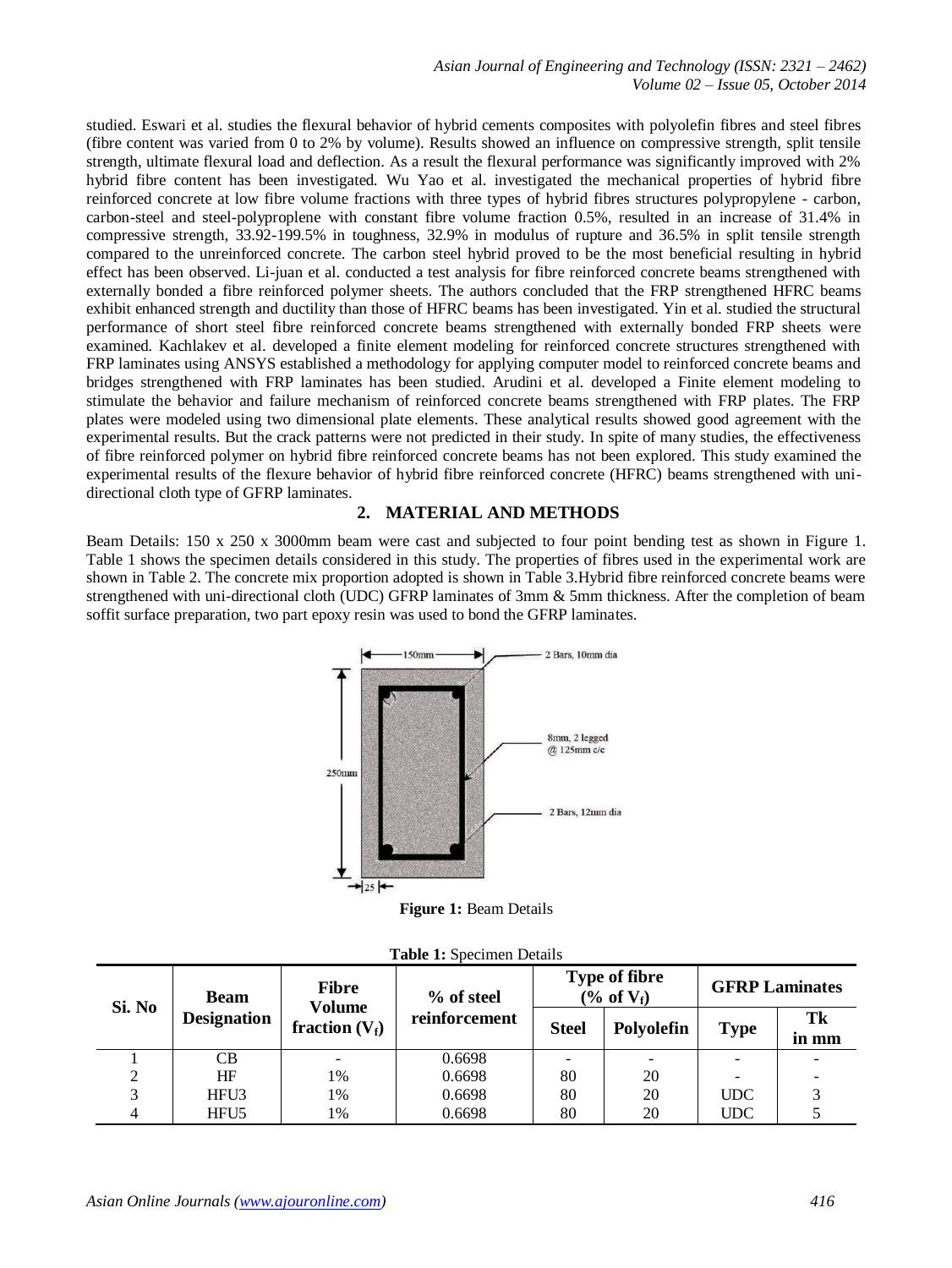| Si.            | <b>Fibre properties</b> | <b>Fibre Details</b> |                        |  |  |
|----------------|-------------------------|----------------------|------------------------|--|--|
| N <sub>0</sub> |                         | <b>Steel</b>         | Polyolefin             |  |  |
|                | Length $(mm)$           | 60                   | 54                     |  |  |
| 2              | Size/Diameter (mm)      | $0.75$ mm dia        | $1.22 \times 0.732$ mm |  |  |
| 3              | Aspect Ratio            | 80                   | 39.34                  |  |  |
| 4              | Density $(kg \, m-3)$   | 7850                 | 920                    |  |  |
| 5              | Specific Gravity        |                      | 10GPa                  |  |  |
| 6              | Young's Modulus (GPa)   | 210                  | 10                     |  |  |
| 7              | Tensile strength (MPa)  | 1225                 | 640                    |  |  |
| 8              | Shape                   | Hooked at ends       | Straight               |  |  |

**Table 2:** Properties of Fibres

# **Table 3:** Details of Concrete Mix

| <b>Ingredient</b>                       | Quality                           |  |  |
|-----------------------------------------|-----------------------------------|--|--|
| 53 grade OPC                            | $450 \text{ kg/m}$ 3              |  |  |
| Fine aggregate                          | 780 kg/m3                         |  |  |
| Course aggregate 20mm<br>$12 \text{mm}$ | $680 \text{ kg/m}$ 3<br>450 kg/m3 |  |  |
| Water                                   | $160$ lit/m3                      |  |  |
| Silica flume                            | $25 \text{ kg/m}$ 3               |  |  |
| Hyper plasticizer                       | 0.80%                             |  |  |

# **3. TEST SET-UP**

All the beams were tested under four-point bending in a loading frame of 500kN capacity. The deflections at mid-span and load points were measured using dial gauges of 0.01mm accuracy. Crack widths were measured using a crack detection microscope of 0.02mm accuracy. The loading arrangement & instrumentation adopted is shown in Figure 2.



**Figure 2:** Test Set-up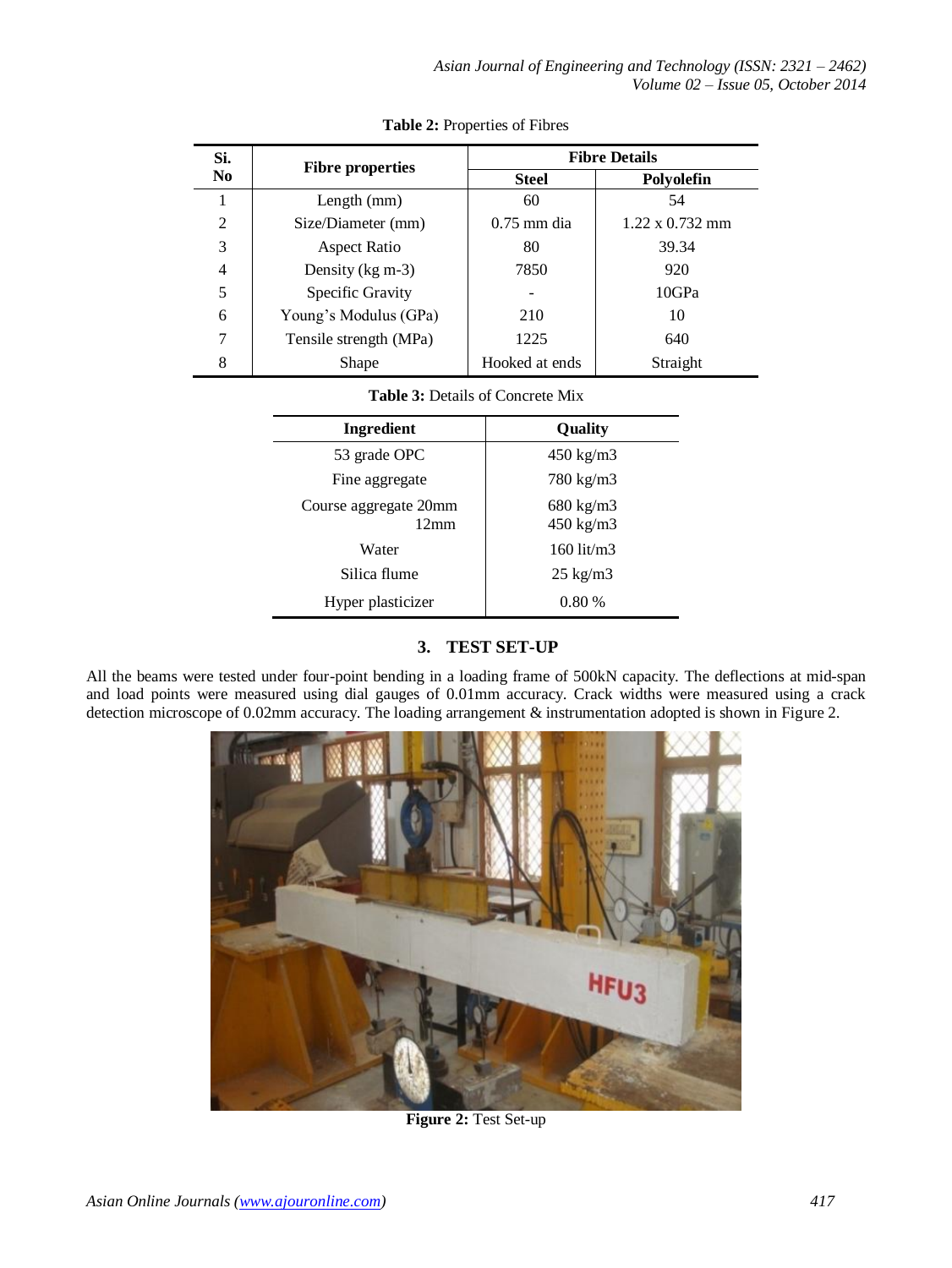#### **4. FINITE ELEMENT MODELING**

#### **4.1Element Types**

For modeling of RC Beams, eight noded Solid65 element with three degrees of freedom at each node as shown in **Figure 3** (translations in the nodal x, y, and z directions), which handles nonlinear behaviour, cracking in three orthogonal directions due to tension, crushing in compression and plastic deformation was used. For modeling reinforcement, two noded Link8 spar element with three degrees of freedom at each node as shown in **Figure 4** (translations in the nodal x, y, and z directions), which handles plasticity, creep, swelling, stress stiffening and large deflection was used. SOLID 46 was used to model FRP composites. The element allows up to 250 layers. The element has three degrees of freedom at each node, translation in x, y, z directions. The element is defined by eight nodes, layer thickness, layer material direction angles and orthotropic material properties. The geometry and coordinate system is shown in the **Figure 5.** The model is capable of predicting failure for concrete materials. Both cracking and crushing failure modes are accounted for. The two input strength parameters - i.e., ultimate uniaxial tensile and compressive strengths – are needed to define a failure surface for the concrete as shown in **Figure 6.** Consequently, a criterion for failure of the concrete due to a multiaxial stress state can be calculated. Material properties of all elements are shown in **Figure 7 to 9.** Modeling procedure of beam strengthened with FRP laminates was shown in **Figure 10 to 12.** The loading and support condition of modeled beam was shown in **Figure 13**.







**Figure 4:** Link 8 Element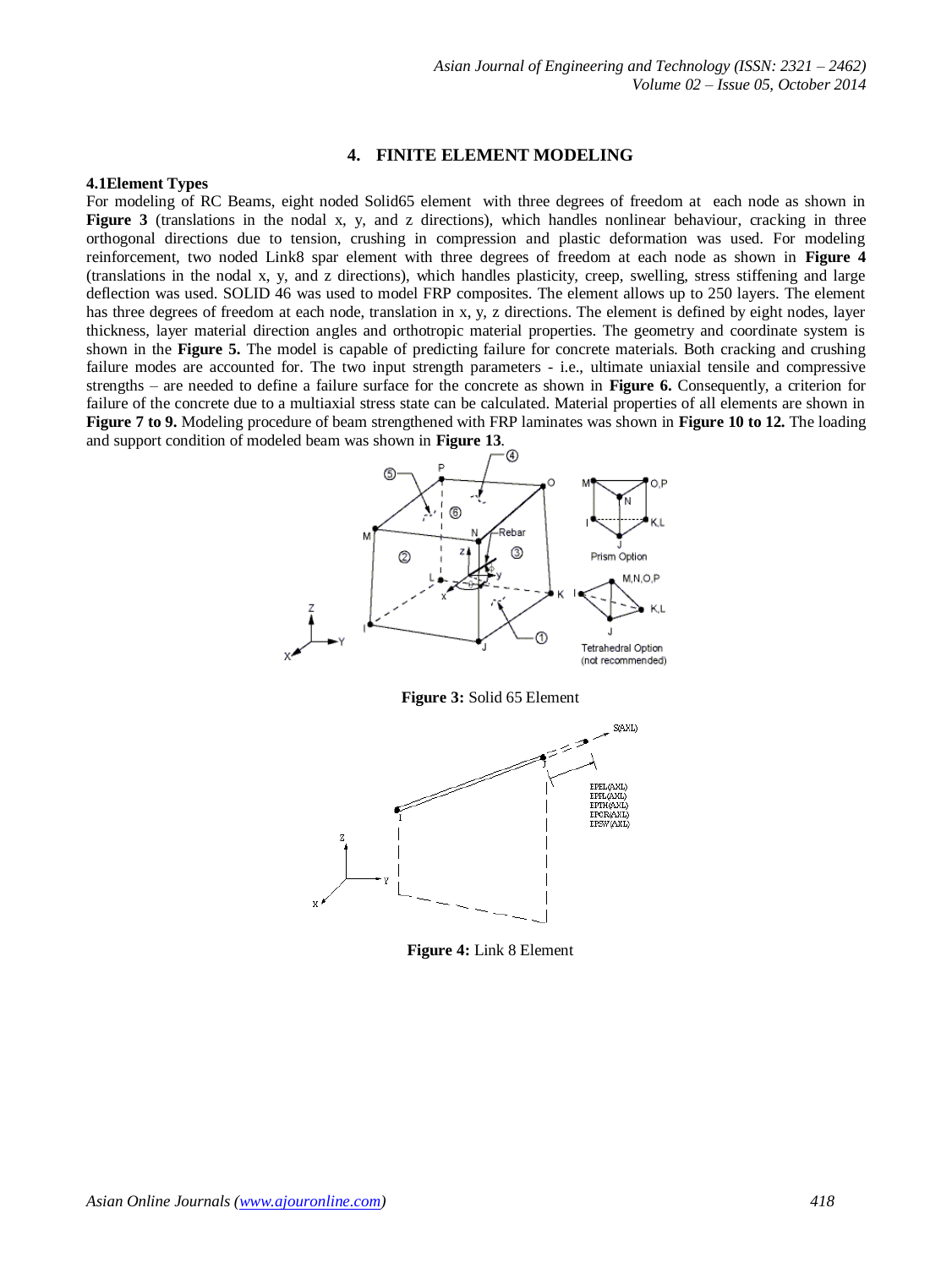

**Figure 5:** Solid 46 Element







**Figure 7:** Solid – 65



**Figure 8:** Link 8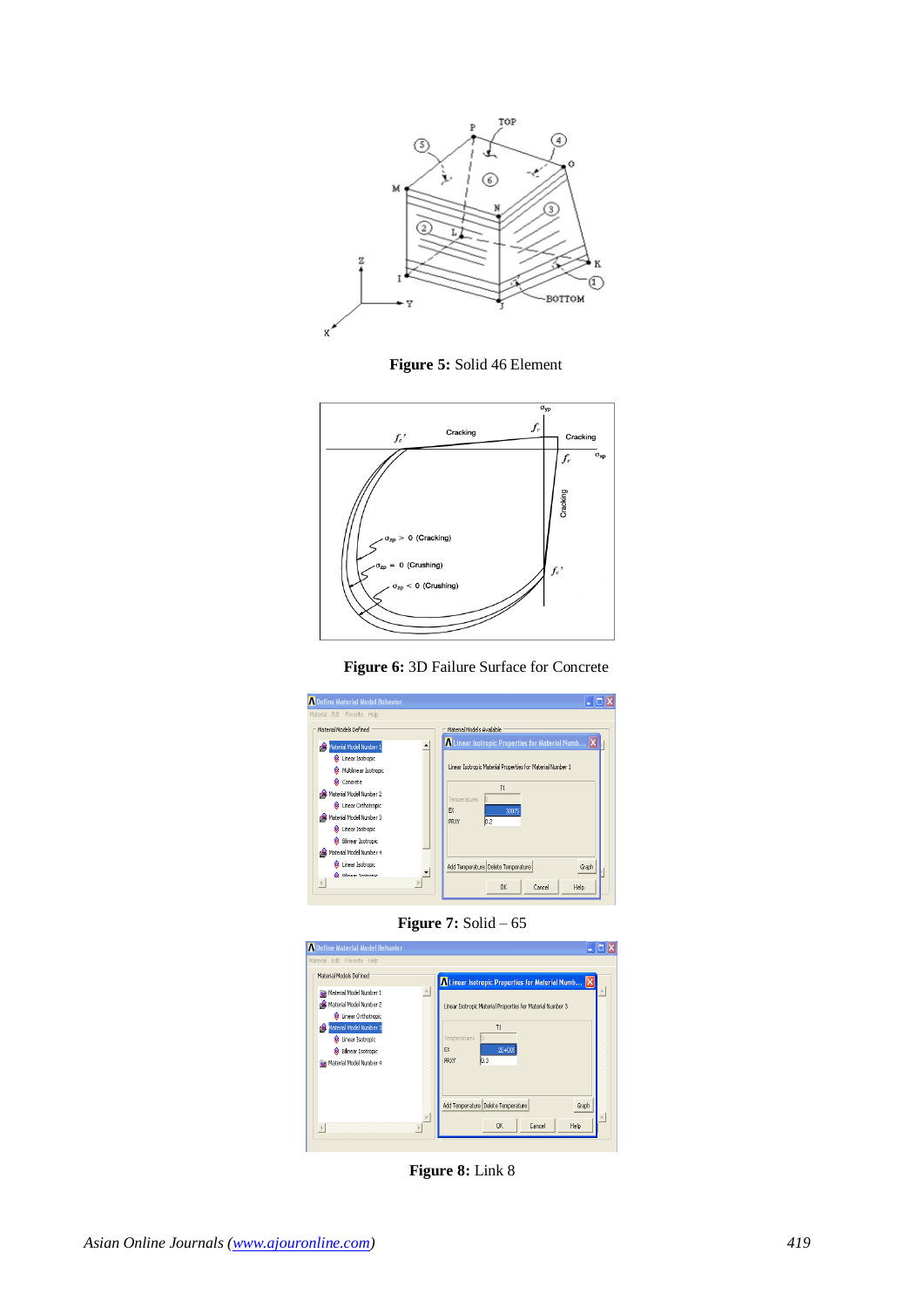| A Linear Orthotropic Properties for Material Number 2        |                  |                    |        |      |       |
|--------------------------------------------------------------|------------------|--------------------|--------|------|-------|
| Linear Orthotropic Material Properties for Material Number 2 |                  |                    |        |      |       |
|                                                              |                  |                    |        |      |       |
| Choose Poisson's Ratio                                       |                  |                    |        |      |       |
|                                                              | T1               |                    |        |      |       |
| Temperatures                                                 |                  |                    |        |      |       |
| <b>FX</b>                                                    |                  | 1.05E+005          |        |      |       |
| EY                                                           | 5784.2           |                    |        |      |       |
| EZ.                                                          | 5784.2           |                    |        |      |       |
| PRXY                                                         | 0.29             |                    |        |      |       |
| PRYZ                                                         | IO.4             |                    |        |      |       |
| PR <sub>X7</sub>                                             | In.4             |                    |        |      |       |
| GXY<br>GYZ                                                   | 2144.7           |                    |        |      |       |
| GXZ                                                          | 2057.6<br>2144.7 |                    |        |      |       |
|                                                              |                  |                    |        |      |       |
|                                                              |                  |                    |        |      |       |
|                                                              |                  |                    |        |      |       |
| Add Temperature                                              |                  | Delete Temperature |        |      | Graph |
|                                                              |                  | OK                 | Cancel | Help |       |

**Figure 9:** Solid 46

## **4.2 Modeling procedure of Beam**



**Figure 10:** Concrete Beam Modeling



**Figure 11:** Reinforcement in Beam



**Figure 12.** FRP wrap in Beam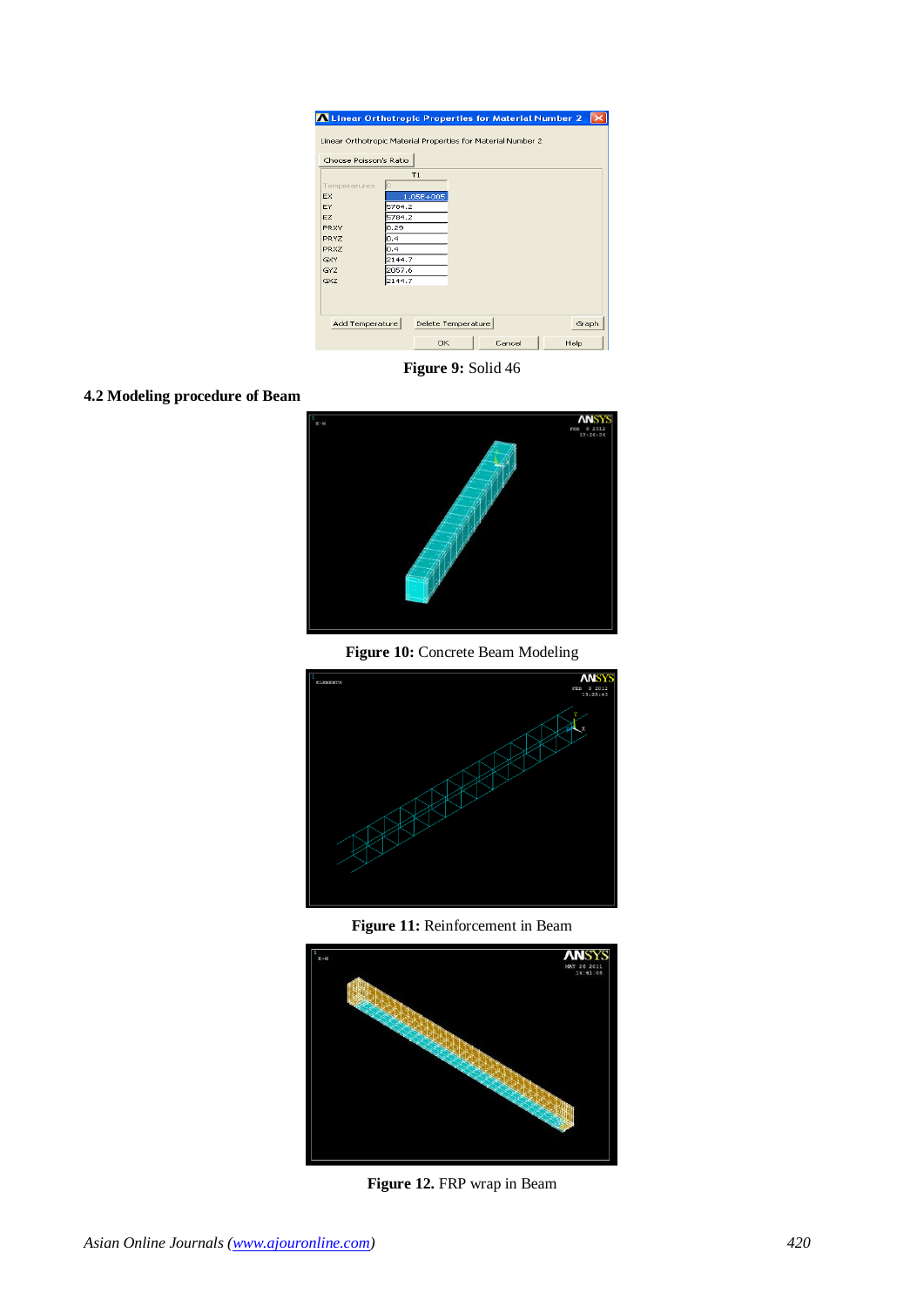

**Figure 13.** Loading and Support condition

## **5. TEST RESULTS**

Table 4 summarises the test results at yield and ultimate stage of unstrengthened and strengthened HFRC beams.

| S.No | <b>Beam Designation</b> | <b>Yield Load</b><br>in kN | <b>Deflection at Yield Load</b><br>in mm |      | <b>Ultimate Load in</b><br>kN | <b>Deflection at Ultimate</b><br>load in mm |       |
|------|-------------------------|----------------------------|------------------------------------------|------|-------------------------------|---------------------------------------------|-------|
|      |                         |                            | Exp                                      | Any  |                               | Exp                                         | Any   |
|      | CВ                      | 64.76                      | 6.17                                     | 5.55 | 84.69                         |                                             | 10.8  |
|      | HF                      | 94.65                      | 8.1                                      | 7.29 | 159.42                        |                                             | 15.3  |
|      | HFU3                    | 144.47                     | 9.78                                     | 7.54 | 214.22                        | 20.8                                        | 18.72 |
|      | HFU <sub>5</sub>        | 159.42                     | 8.24                                     | 7.74 | 283.97                        | 23                                          | 20.7  |

#### **Table 4:** Test Results

## **6. LOAD-DEFLECTION RESPONSE**

The load-deflection response for tested beams is presented in **Figure 14.**



**Figure 14:** Load – Deflection Response of Beams

## **7. DUCTILITY OF BEAMS**

Ductility indices for the tested beams are shown in **Figure 15 to 17.** The ductility values were calculated based on deflection, curvature and energy. The deflection ductility for the strengthened beam showed maximum increase of 32.15%.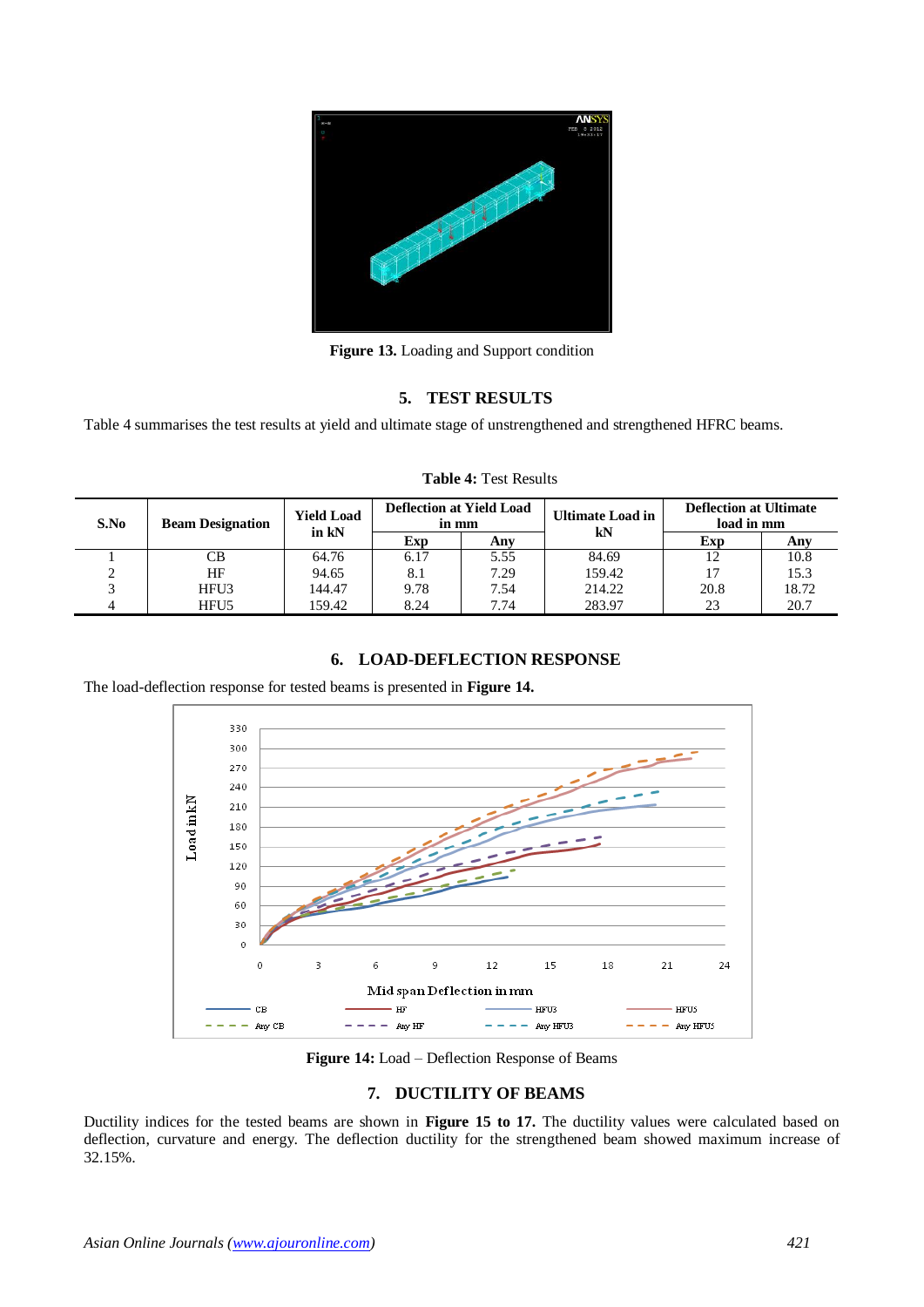

**Figure 15:** Deflection Ductility of Beams



**Figure 16:** Energy Ductility of Beams





#### **8. RESULTS AND DISCUSSION**

The load-deflection curves obtained through experiments and ANSYS are shown in Figure 14. GFRP strengthened HFRC beams exhibit increase in flexural strength upto 25.6% with 3mm UDCGFRP and 43.86% with 5mm UDCGFRP. GFRP strengthened beams exhibit a decrease of deflection upto 41.31% with 3mm UDCGFRP and 51.56% with 5mm UDCGFRP. All the beams strengthened with GFRP laminates experienced flexural failure. None of the beams exhibit premature failure of laminate. The beams strengthened with GFRP laminates provide adequate ductility to ensure ductile mode of failure. The results obtained through ANSYS modeling varied from 6-12.5% for yield deflection, 8.8-11.76% for ultimate deflection and 6.2-9.9% for deflection ductility.